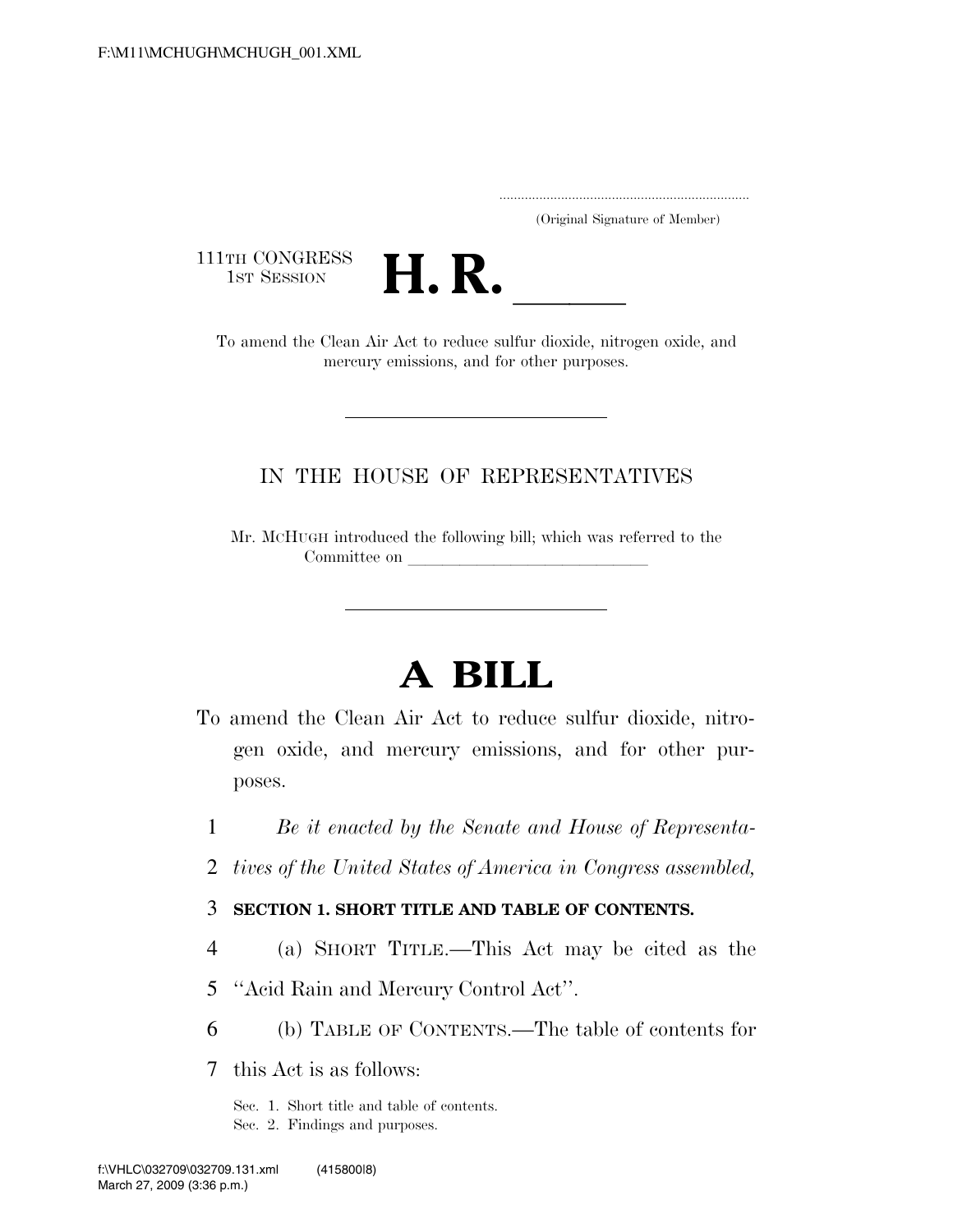- Sec. 3. Reduction of sulfur dioxide and nitrogen oxide emissions from powerplants.
- Sec. 4. Mercury emission reductions.
- Sec. 5. Effect on other law.
- Sec. 6. Protecting sensitive regional ecosystems.
- Sec. 7. Authorization of appropriations.
- Sec. 8. Modernization.

### **SEC. 2. FINDINGS AND PURPOSES.**

(a) FINDINGS.—Congress finds that—

 (1) reductions of atmospheric sulfur dioxide and nitrogen oxide from utility plants, in addition to the reductions required under the Clean Air Act (42 U.S.C. 7401 et seq.), are needed to reduce acid dep- osition and its serious adverse effects on public health, natural resources, building structures, sen-sitive ecosystems, and visibility;

 (2) sulfur dioxide and nitrogen oxide contribute to the development of fine particulates, suspected of causing human mortality and morbidity to a signifi-cant extent;

 (3) regional nitrogen oxide reductions of 75 percent in the Eastern United States, in addition to the reductions required under the Clean Air Act, may be necessary to protect sensitive watersheds from the effects of nitrogen deposition;

 (4) since the Clean Air Act Amendments of 1990 were enacted, some acidic lakes in the Adiron- dacks in the State of New York have started to slowly show chemical recovery from acid rain, dem-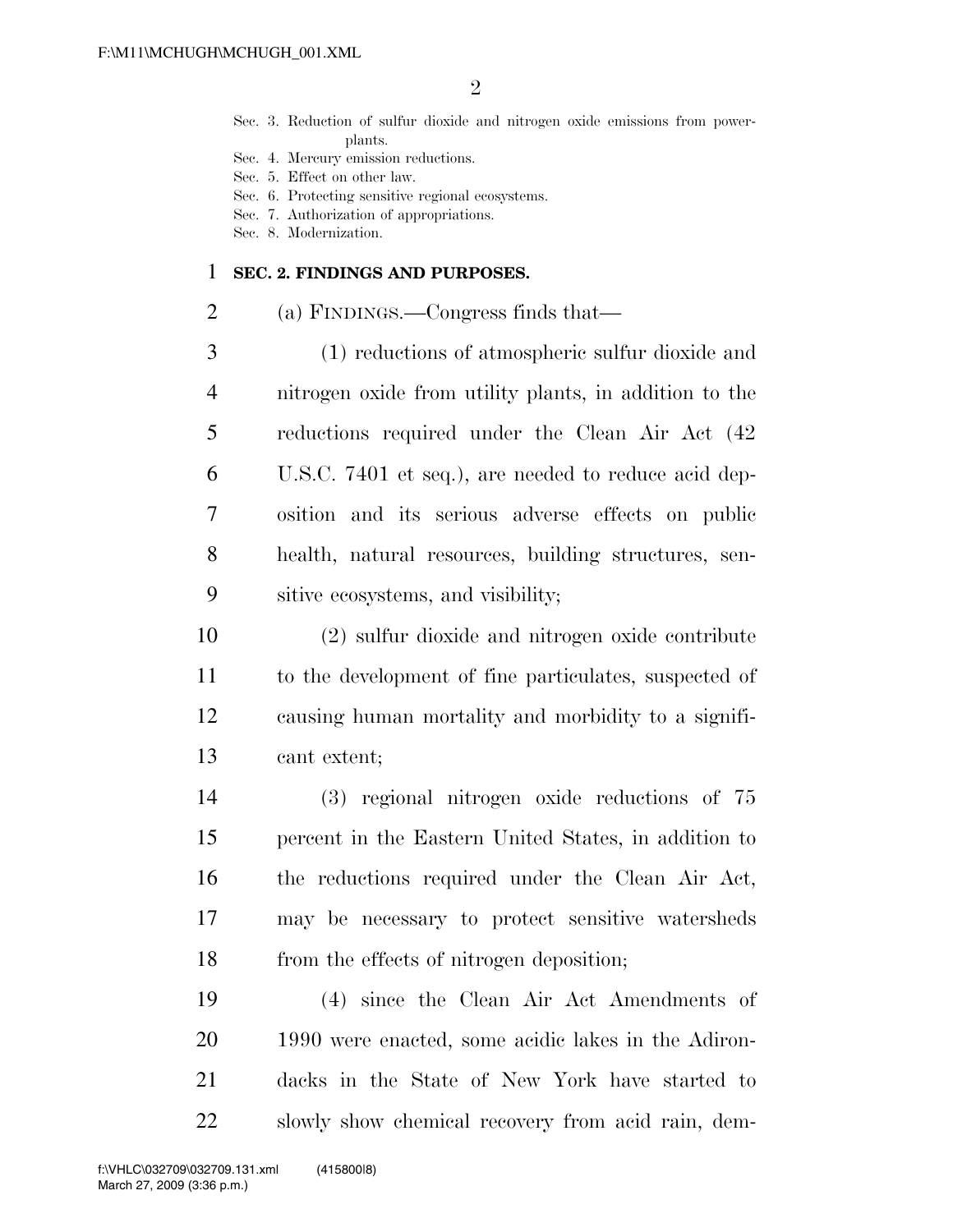onstrating that sulfur dioxide and nitrogen oxide regulations can be implemented in a cost effective manner, but the recovery is progressing at a slower rate than originally intended;

 (5) nitrogen oxide is highly mobile and can lead to ozone formation hundreds of miles from the emit-ting source;

 (6) on March 10, 2005, the Environmental Pro- tection Agency (EPA) issued the Clean Air Inter- state Rule (CAIR) to require additional reductions in sulfur dioxide and nitrogen oxide in 28 Eastern States and the District of Columbia;

 (7) these reductions represent approximately a 70 percent reduction in sulfur dioxide and a 60 per- cent reduction in nitrogen oxide in the affected States;

 (8) on July 11, 2008, the United States Court of Appeals for the District of Columbia Circuit va- cated CAIR and on December 23, 2008, the same court remanded the rule back to the EPA without vacature;

 (9) fossil fuel-fired electric generating units emit approximately 1/3 of the total mercury emis-sions in the United States;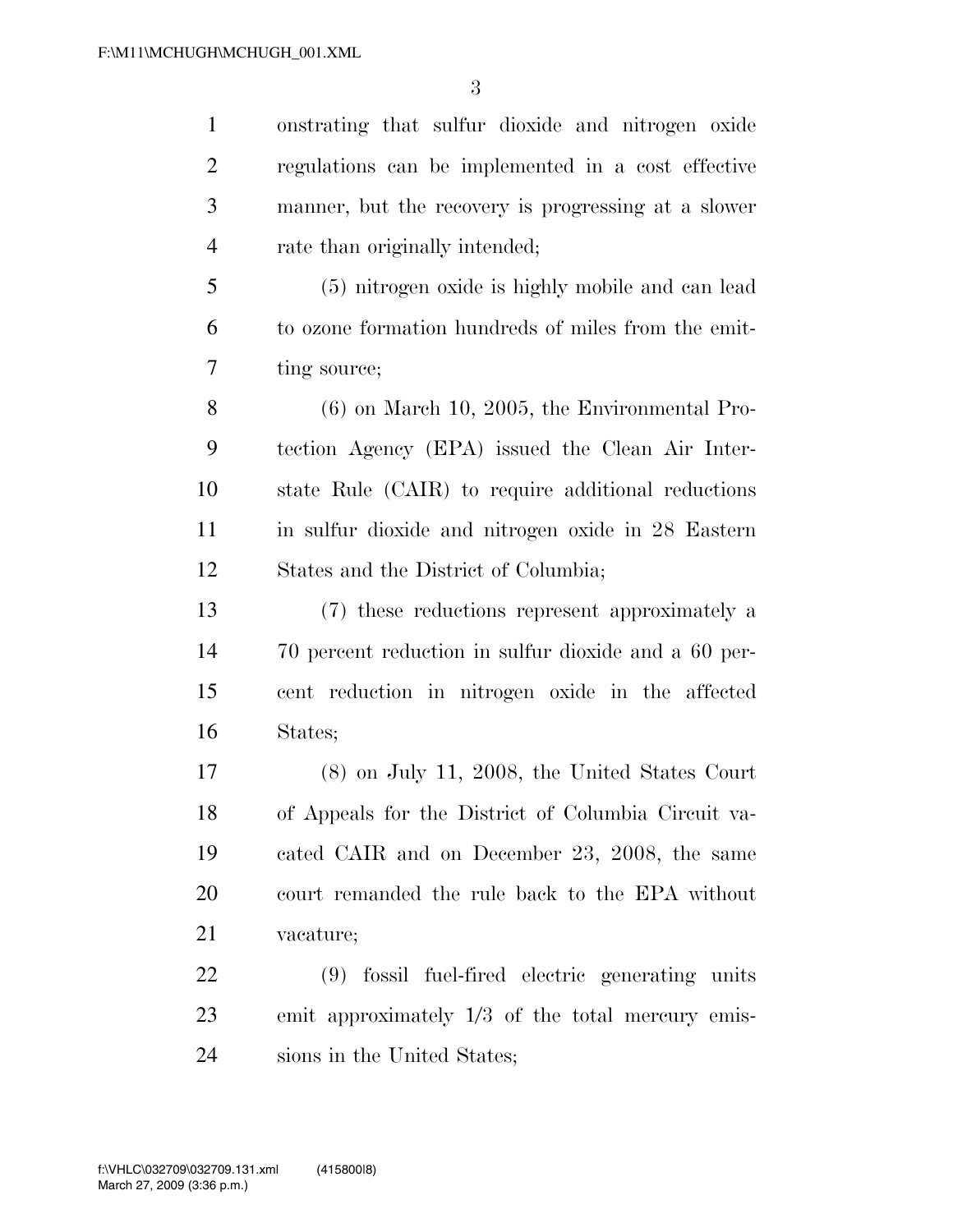(10) mercury is considered a neurotoxin which can bioaccumulate as it moves its way up the food chain and is especially harmful to young children and developing fetuses; (11) according to the EPA, there were 3,080 fish advisories for mercury in 2006; there are over 90 fish advisories for mercury in New York alone, with blanket warning for the Adirondack and Cats- kill Mountains; (12) on March 15, 2005, EPA issued the Clean Air Mercury Rule (CAMR), which for the first time sought to regulate mercury emissions from power plants, but used a less restrictive cap-and-trade ap- proach for this very harmful substance and would take a full decade to implement; (13) on February 8, 2008, the United States Court of Appeals for the District of Columbia Cir- cuit vacated CAMR; and (14) on February 23, 2009, the Supreme Court denied a request to reconsider the decision. (b) PURPOSES.—The purposes of this Act are— (1) to recognize the current scientific under- standing that emissions of sulfur dioxide and nitro- gen oxide, and the acid deposition resulting from emissions of sulfur dioxide and nitrogen oxide,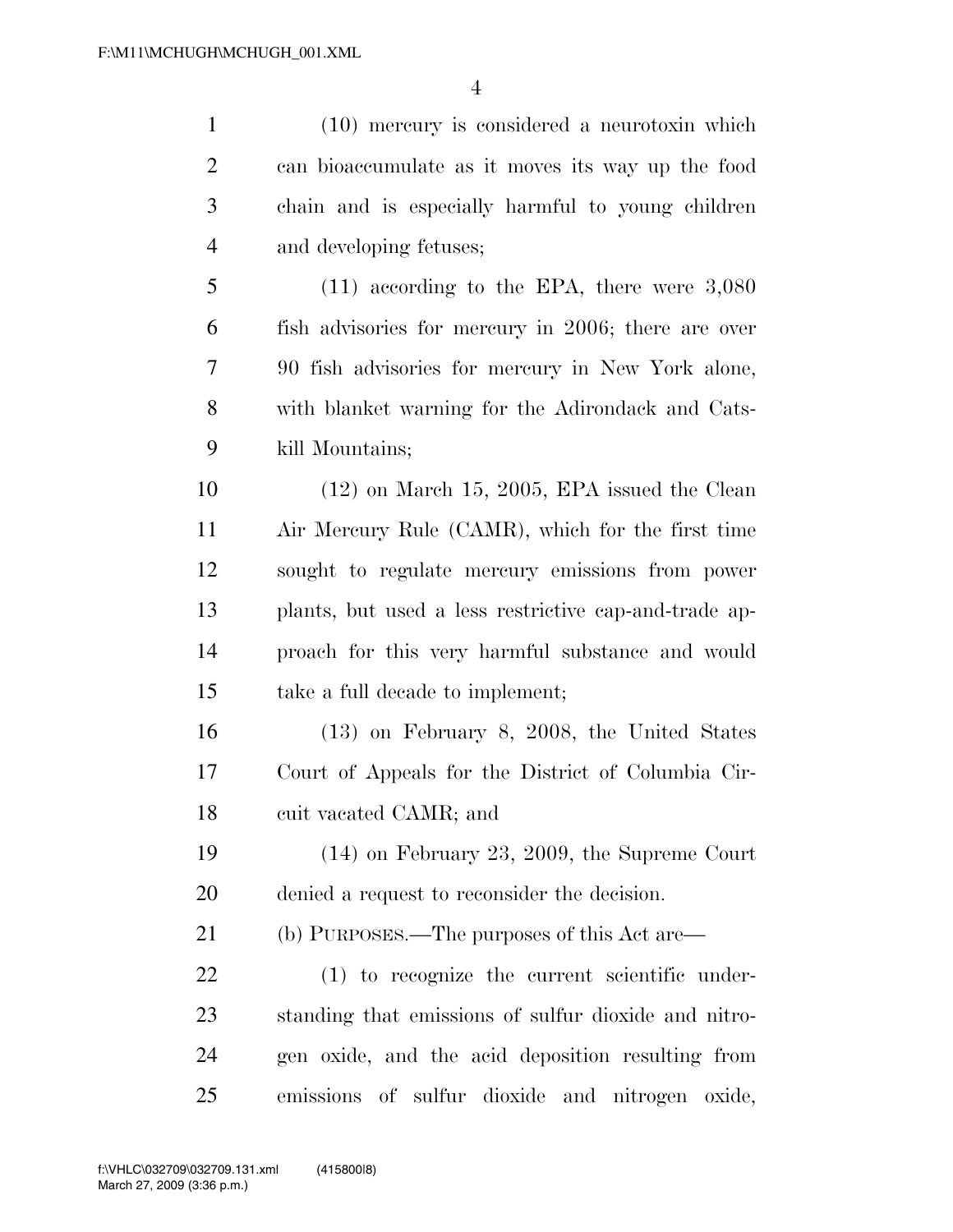| $\mathbf{1}$   | present a substantial human health and environ-              |
|----------------|--------------------------------------------------------------|
| $\overline{2}$ | mental risk;                                                 |
| 3              | $(2)$ to require reductions in sulfur dioxide and            |
| 4              | nitrogen oxide emissions;                                    |
| 5              | (3) to support the efforts of existing acid rain             |
| 6              | and mercury monitoring programs located through-             |
| 7              | out the country;                                             |
| 8              | (4) to reduce utility emissions of nitrogen oxide            |
| 9              | by 75 percent from 1997 levels;                              |
| 10             | (5) to reduce utility emissions of sulfur dioxide            |
| 11             | by 75 percent after the implementation of phase II           |
| 12             | sulfur dioxide requirements under section 405 of the         |
| 13             | Clean Air Act $(42 \text{ U.S.C. } 7651d)$ ; and             |
| 14             | $(6)$ to adopt a strict standard for mercury emis-           |
| 15             | sions by power plants of 0.6 pounds per trillion Btu         |
| 16             | without allowing for a cap-and-trade system.                 |
| 17             | SEC. 3. REDUCTION OF SULFUR DIOXIDE AND NITROGEN             |
| 18             | <b>OXIDE EMISSIONS FROM POWERPLANTS.</b>                     |
| 19             | Part A of title I of the Clean Air Act (42 U.S.C. 7401)      |
| 20             | et seq.) is amended by adding at the end the following:      |
| 21             | "SEC. 132. REDUCTION OF SULFUR DIOXIDE AND NITRO-            |
| 22             | GEN OXIDE EMISSIONS FROM POWERPLANTS.                        |
| 23             | "(a) EMISSION REDUCTION OBJECTIVES.—The emis-                |
| 24             | sion reduction objectives of this section are to reduce, not |
| 25             | later than January 1, $2012-$                                |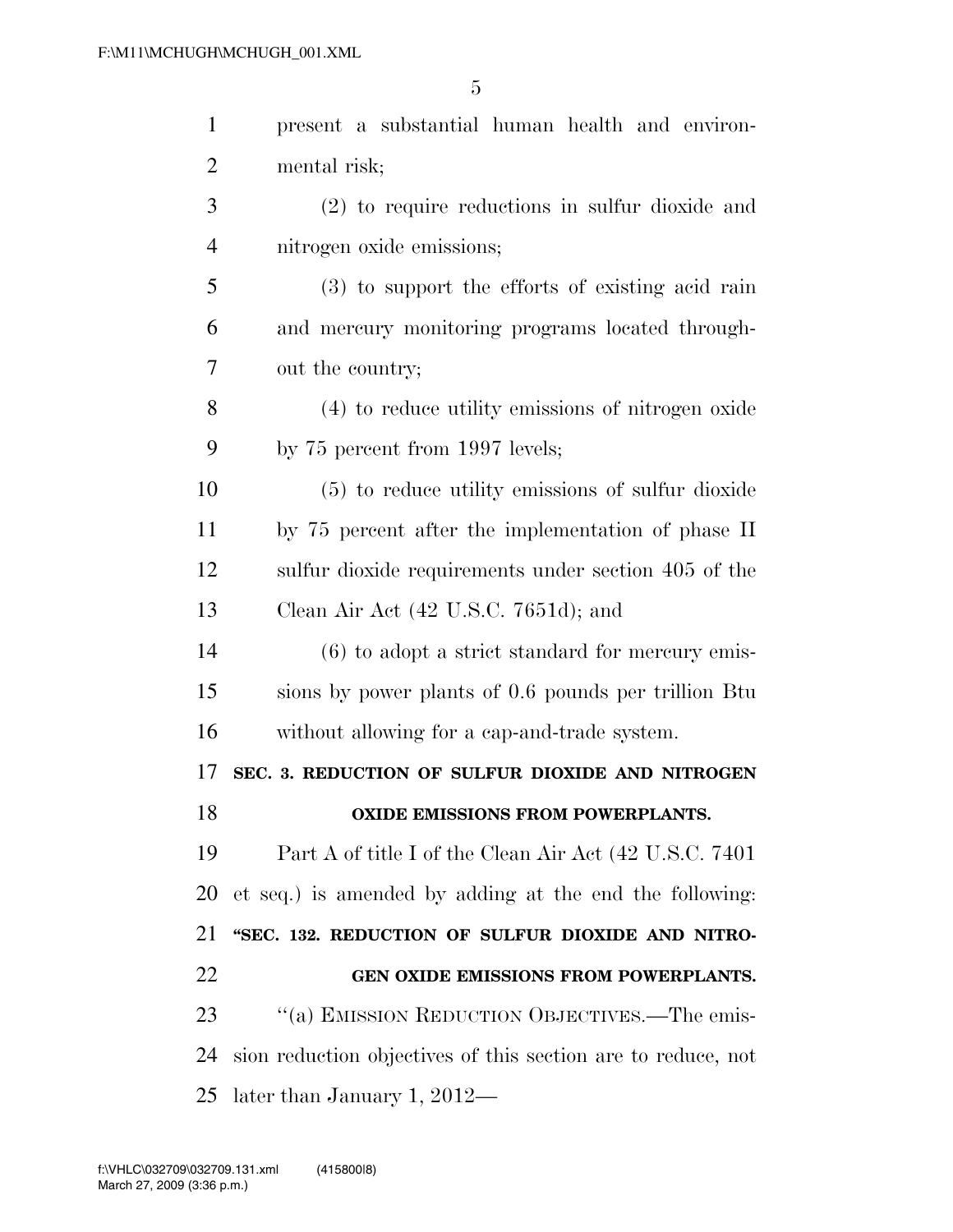| $\mathbf{1}$   | $\lq(1)$ aggregate sulfur dioxide emissions from     |
|----------------|------------------------------------------------------|
| $\overline{2}$ | powerplants by 75 percent from the levels allowed    |
| 3              | under full implementation of the Phase II sulfur di- |
| $\overline{4}$ | oxide requirements under title IV (relating to acid  |
| 5              | deposition control); and                             |
| 6              | $(2)$ aggregate nitrogen oxide emissions from        |
| 7              | powerplants by 75 percent from 1997 levels.          |
| 8              | "(b) AGENCY ACTION.—                                 |
| 9              | $``(1)$ REGULATIONS.—                                |
| 10             | "(A) IN GENERAL.—Not later than 2 years              |
| 11             | after the date of enactment of this section, the     |
| 12             | Administrator shall promulgate regulations to        |
| 13             | achieve the emission reduction objectives speci-     |
| 14             | fied in subsection (a).                              |
| 15             | "(B) ELEMENTS.—The regulations pro-                  |
| 16             | mulgated under subparagraph $(A)$ —                  |
| 17             | "(i) shall achieve the objectives in a               |
| 18             | manner that the Administrator determines             |
| 19             | will allocate required emission reductions           |
| 20             | equitably, taking into account emission re-          |
| 21             | ductions achieved before the date of enact-          |
| 22             | ment of this section and other relevant fac-         |
| 23             | tors;                                                |
| 24             | may include market-oriented<br>``(ii)                |
| 25             | mechanisms (such as emissions trading                |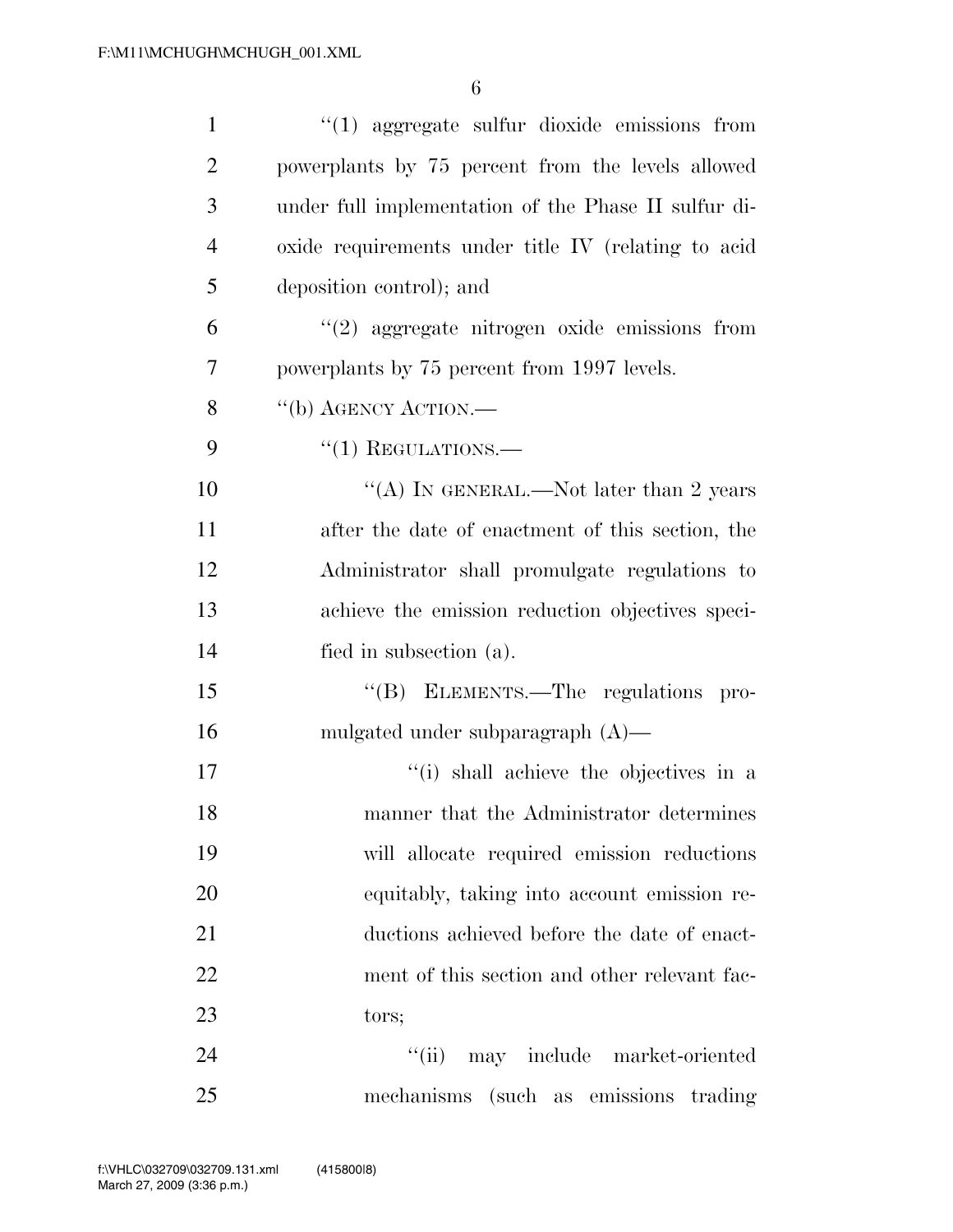based on generation performance stand- ards, auctions, or other allocation meth- $3 \qquad \qquad \text{ods};$ 

 ''(iii) shall prevent localized adverse effects on public health and the environ- ment and ensure that significant emission reductions are achieved in both the East- ern and Western regions of the United States; and

 $''(iv)$  shall include, consistent with achieving the objectives set forth in sub- section (a), incentives for renewable en-ergy.

14 "(2) INTERAGENCY COORDINATION TO MINI- MIZE COSTS AND MAXIMIZE GAINS.—To minimize the economic costs and maximize the economic gains of achieving the emission reduction objectives speci- fied in subsection (a), the Administrator shall co- ordinate with other departments and agencies of Federal and State government to increase energy ef- ficiency, to increase the use of renewable energy, and to implement cost saving advanced demand and sup- ply side policies, such as those described in the re-port prepared by the Interlaboratory Working Group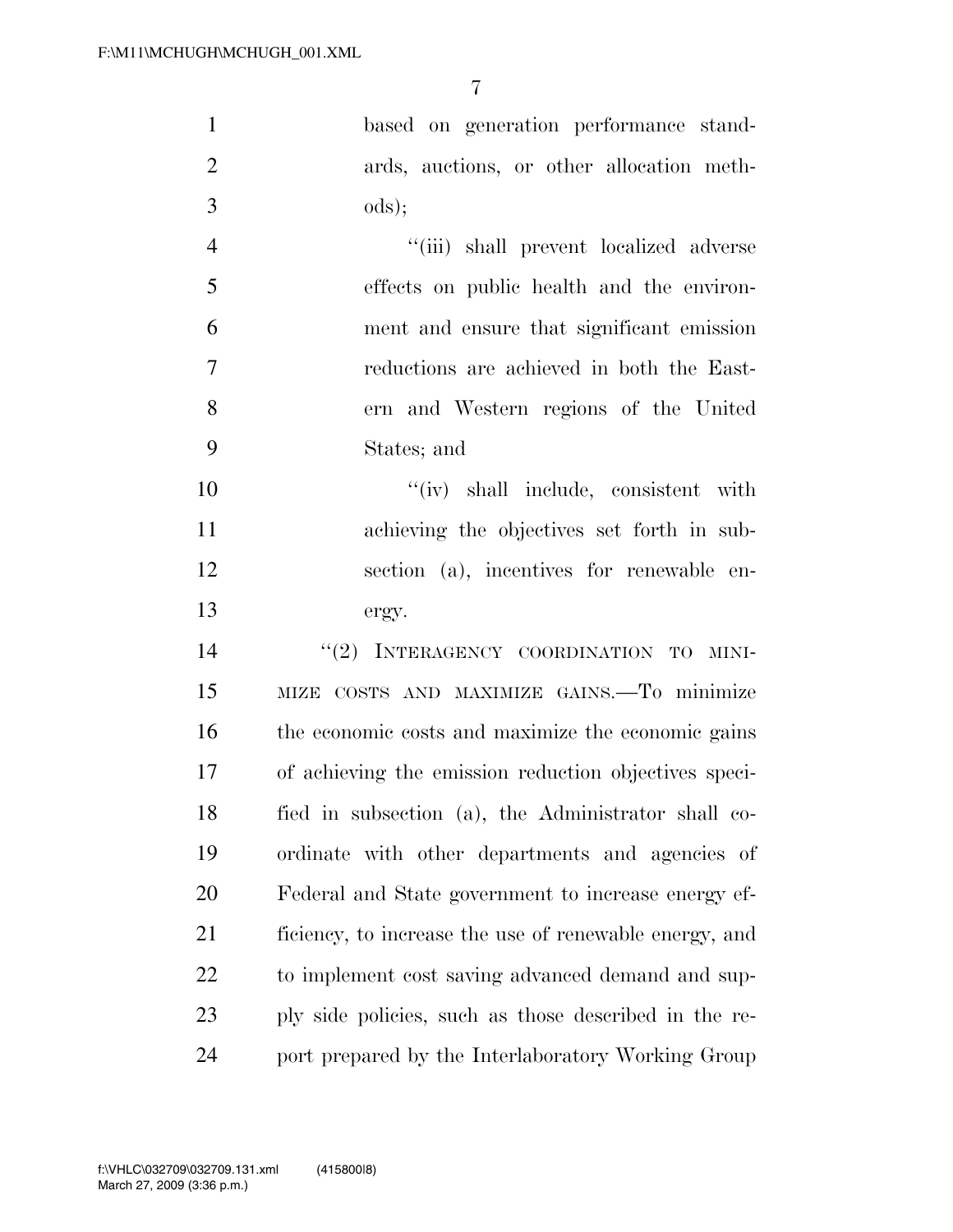of the Department of Energy entitled 'Scenarios for a Clean Energy Future', dated November 2000.

 ''(c) ADDITIONAL REDUCTIONS.—The regulations promulgated under subsection (b) may require additional reductions in emissions from powerplants if the Adminis- trator determines that the emission levels necessary to achieve the emission reduction objectives specified in sub- section (a) are not reasonably anticipated to protect public health or welfare.

10 "(d) MODERNIZATION OF OUTDATED POWER-PLANTS.—

12 "(1) In GENERAL.—On the later of the date that is 30 years after a powerplant commenced oper- ation or the date that is 5 years after the date of enactment of this section, it shall comply with—

 ''(A) the most recent new source perform- ance standards promulgated under section 111; and

19 ''(B) the requirements under parts C and 20 D that are applicable to modified sources.

21 "(2) ADDITIONAL REQUIREMENTS.—The re- quirements of this subsection shall be in addition to the requirements of the regulations promulgated under subsection (b).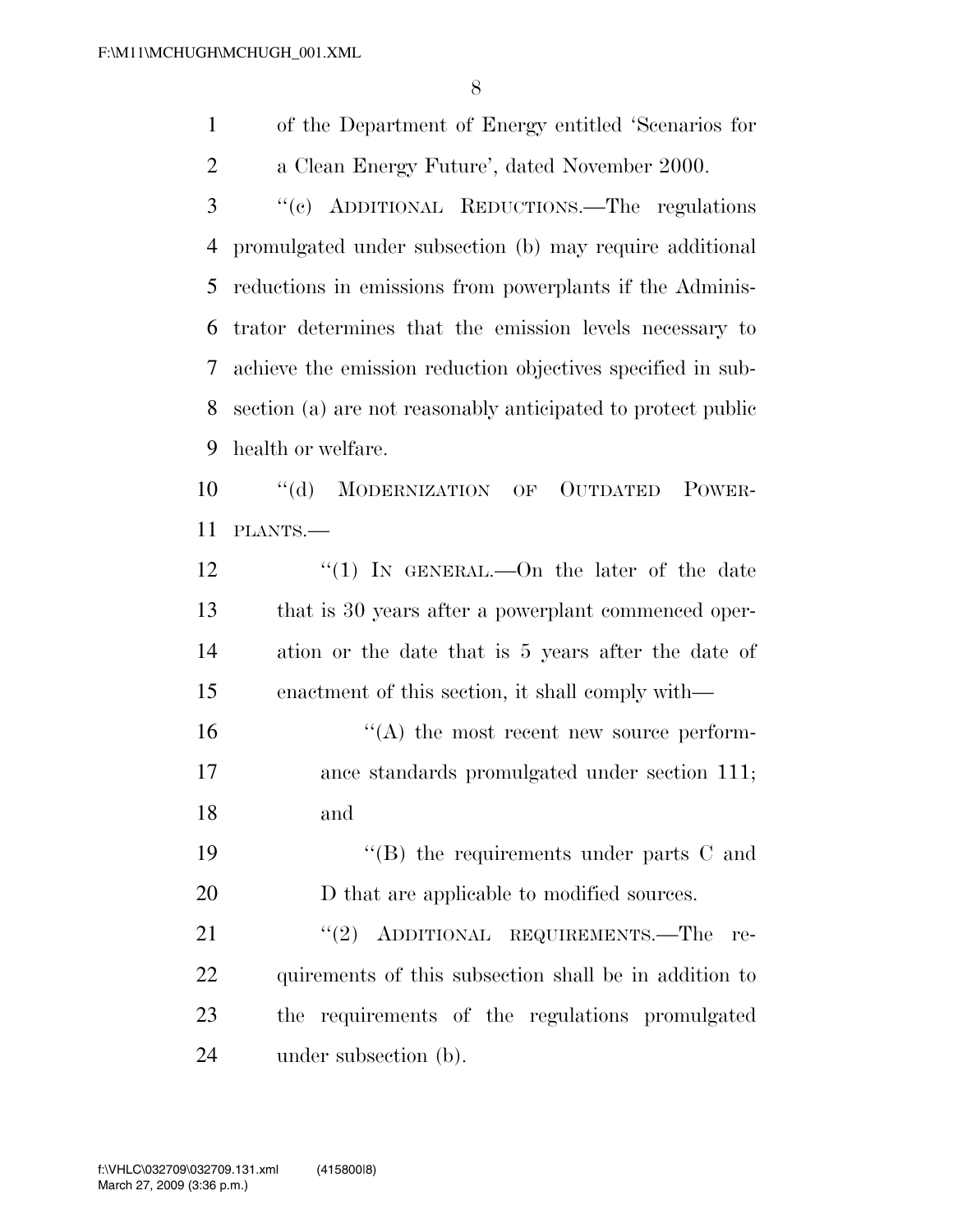''(e) OTHER REQUIREMENTS.—The requirements of this section shall be in addition to, and not in lieu of, any other requirement of this Act.

 ''(f) DEFINITION.—In this section, the term 'power- plant' means an electric generation facility with a name- plate capacity of 25 megawatts or more that uses a com-bustion device to generate electricity for sale.''.

### **SEC. 4. MERCURY EMISSION REDUCTIONS.**

 The Clean Air Act (42 U.S.C. 7401 et seq.) is amend-ed by adding at the end the following:

## **''TITLE VII—MERCURY REDUCTIONS**

''Sec. 701. Definitions. ''Sec. 702. Mercury reduction program. ''Sec. 703. Prohibitions.

### **''SEC. 701. DEFINITIONS.**

 ''(1) AFFECTED UNIT.—The term 'affected unit' means a coal-fired electric generating facility (including a cogeneration facility) that— ''(A) has a nameplate capacity greater than 25 megawatts; and  $'(B)$  generates electricity for sale. 21 ''(2) COGENERATION FACILITY.—The term 'co- generation facility' means a facility that— 23 "(A) cogenerates—  $\qquad$  (i) steam; and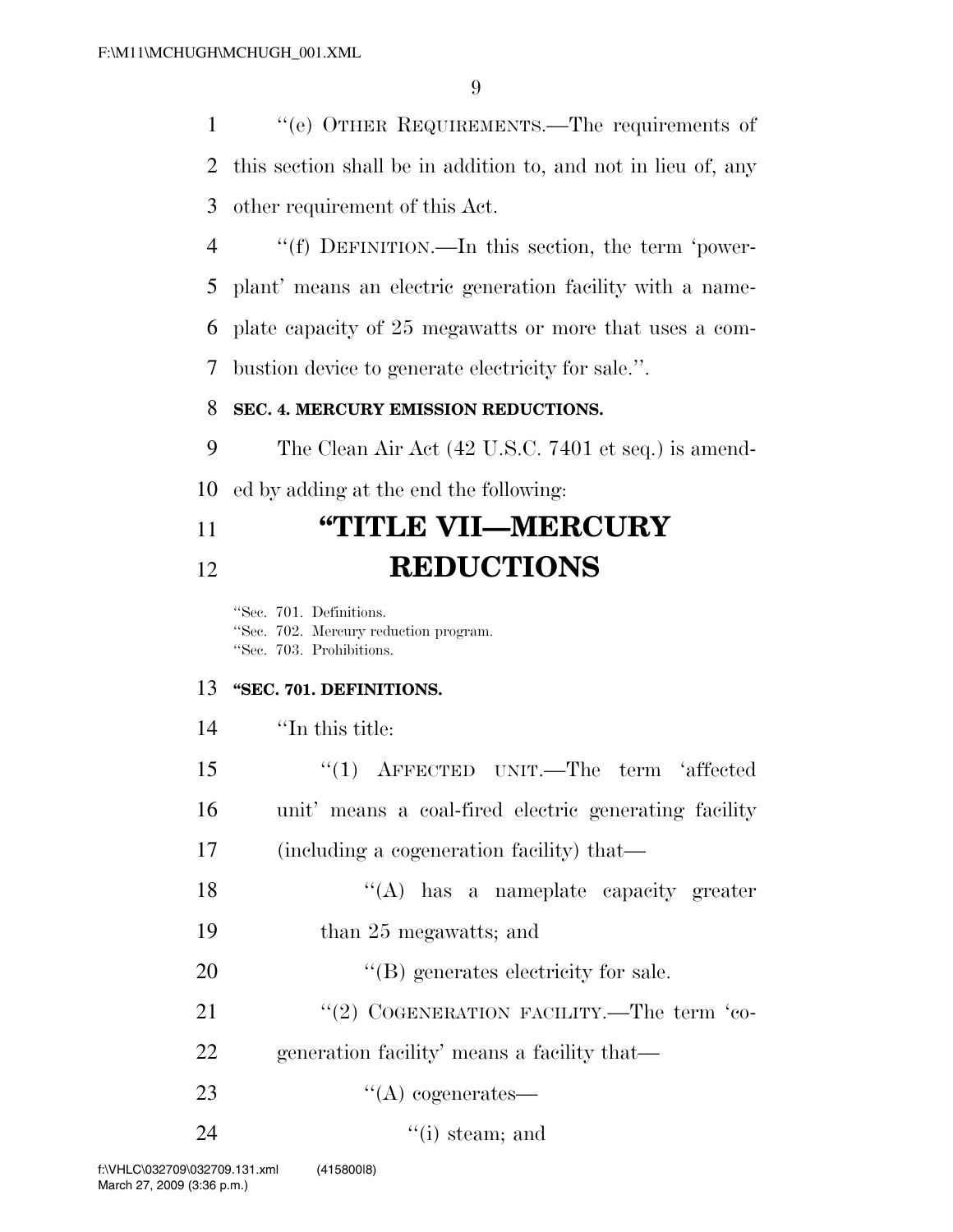|                | $\lq\lq$ (ii) electricity; and                   |
|----------------|--------------------------------------------------|
| 2              | $\lq\lq$ (B) supplies, on a net annual basis, to |
| $\overline{3}$ | any utility power distribution system for sale—  |
| $\overline{4}$ | "(i) more than $\frac{1}{3}$ of the potential    |
| -5             | electric output capacity of the facility; and    |
| 6              | "(ii) more than 25 megawatts of elec-            |
|                | trical output of the facility.                   |

### **''SEC. 702. MERCURY REDUCTION PROGRAM.**

 ''(a) NEW UNIT REQUIREMENT.—Any affected unit that commences operation after December 31, 2010, shall be considered a new unit for the purposes of this section and shall not exceed the emission limit of 0.6 pounds mer- cury per trillion Btu (0.6 lb Hg/TBtu) upon commence-ment of operation.

 ''(b) EXISTING UNIT REQUIREMENT.—Any affected unit that commences operation on or before December 31, 2010, shall not exceed the emission limit of 0.6 pounds mercury per trillion Btu by January 1, 2013.

 ''(c) MONITORING SYSTEM.—Not later than January 1, 2011, the Administrator shall promulgate regulations requiring operation, reporting and certification of contin- uous emissions monitoring systems (CEMS) to accurately measure the quantity of mercury that is emitted from each affected unit.

25 "(d) EXCESS EMISSIONS.—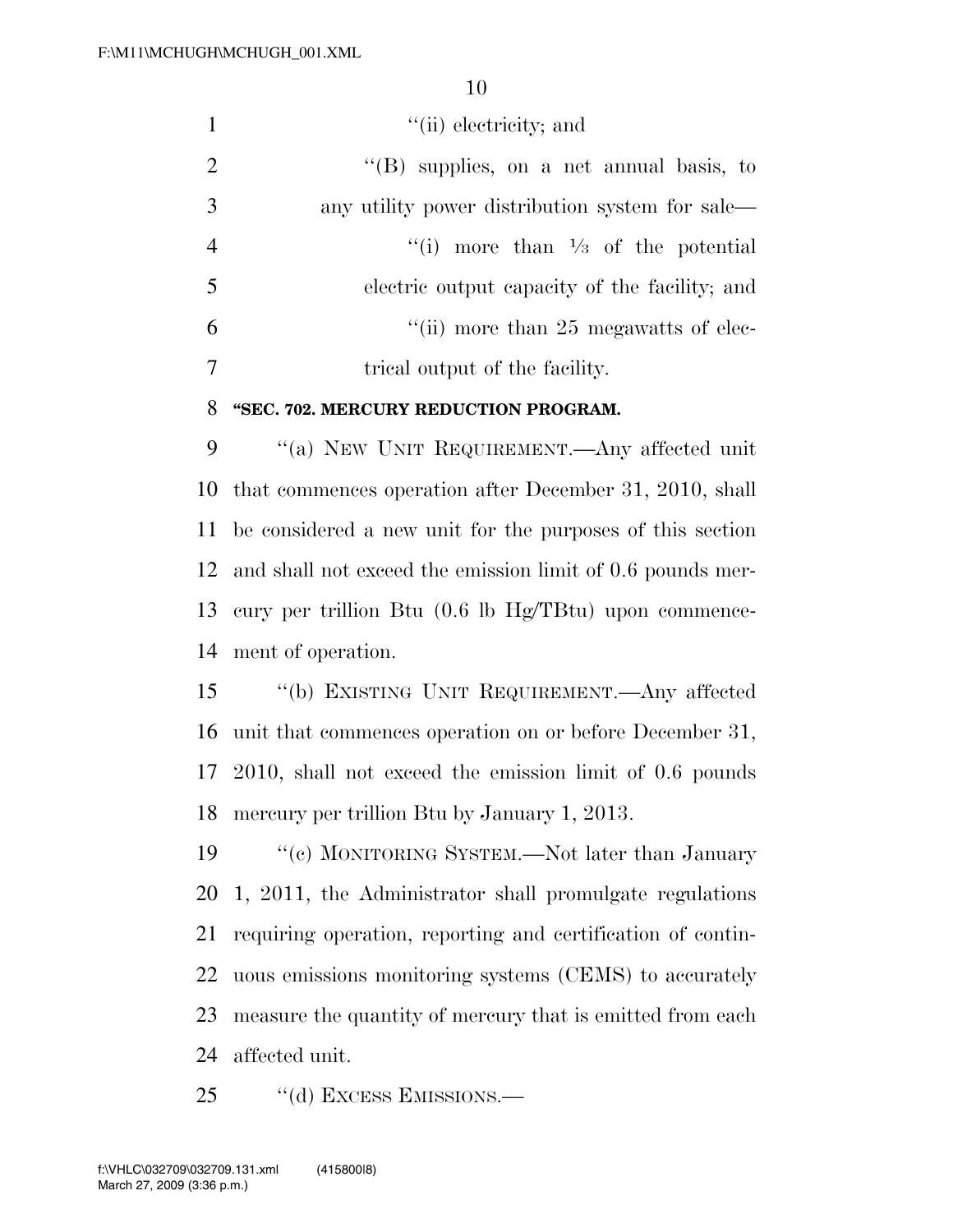|                | $\lq(1)$ In GENERAL.—The owner or operator of        |
|----------------|------------------------------------------------------|
| 2              | an affected unit that emits mercury in excess of the |
| 3              | emission limitation described in subsections (b) and |
| $\overline{4}$ | (c) shall pay an excess emissions penalty determined |
| 5              | under paragraph $(2)$ .                              |

6 "(2) DETERMINATION OF EXCESS EMISSIONS PENALTY.—The excess emissions penalty shall be an amount equal to \$10,000 for each ounce of mercury emitted in excess of the emission limitations for mer-cury described in subsections (b) and (c).

11 "(e) PREVENTION OF MERCURY RE-RELEASE.—Not later than January 1, 2011, the Administrator shall pro- mulgate regulations to ensure that any mercury captured or recovered by emission controls installed at an affected unit is not re-released into the environment.

### **''SEC. 703. PROHIBITIONS.**

''It shall be unlawful—

18  $\frac{1}{2}$  (1) for the owner or operator of any electricity generating facility—

 $\langle (A)$  to operate the electricity generating facility in noncompliance with the requirements of this title (including any regulations imple-23 menting this title);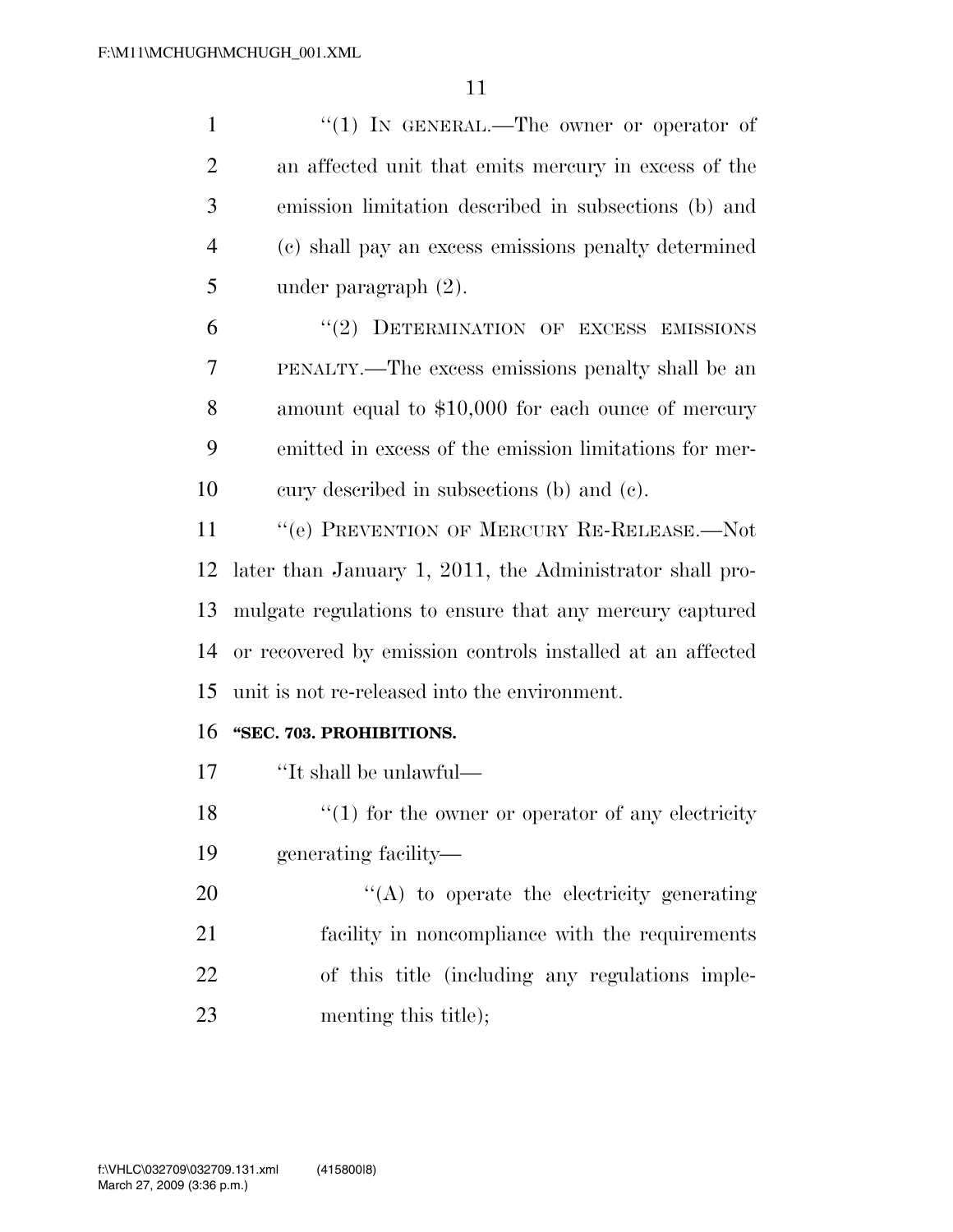| $\mathbf{1}$   | $\lq\lq (B)$ to fail to submit by the required date   |
|----------------|-------------------------------------------------------|
| $\overline{2}$ | any emission allowances, or pay any penalty, for      |
| 3              | which the owner or operator is liable;                |
| $\overline{4}$ | "(C) to fail to provide and comply with any           |
| 5              | plan to offset excess emissions; or                   |
| 6              | $\lq\lq$ (D) to emit mercury in excess of the         |
| $\overline{7}$ | emission limitations established under section        |
| 8              | $702;$ or                                             |
| 9              | $\lq(2)$ for any person to hold, use, or transfer     |
| 10             | any emission allowance allocated under this title ex- |
| 11             | cept in accordance with regulations promulgated by    |
| 12             | the Administrator.".                                  |
| 13             | SEC. 5. EFFECT ON OTHER LAW.                          |
| 14             | Nothing in this Act—                                  |
| 15             | (1) affects the ability of a State to take State      |
| 16             | actions to further limit sulfur dioxide, nitrogen     |
| 17             | oxide, or mercury; and                                |
| 18             | $(2)$ except as expressly provided in this Act—       |
| 19             | (A) modifies or otherwise affects any re-             |
| 20             | quirement of this Act in effect on the day be-        |
| 21             | fore the date of enactment of this Act; or            |
| 22             | (B) relieves any person of the responsi-              |
| 23             | bility to comply with this Act.                       |
| 24             | SEC. 6. PROTECTING SENSITIVE REGIONAL ECOSYSTEMS.     |
| 25             |                                                       |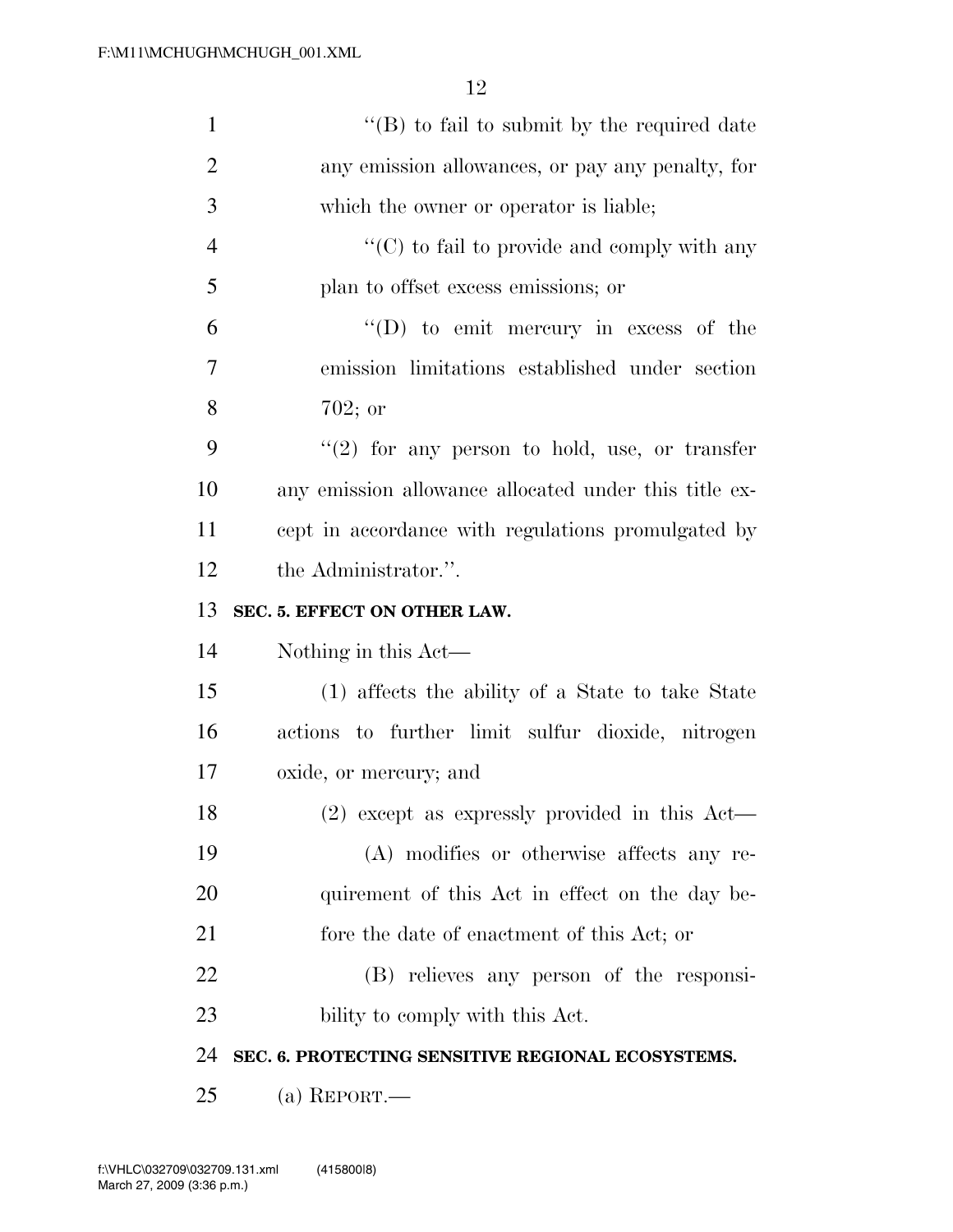(1) IN GENERAL.—Not later than December 31, 2012, the Administrator shall submit to Congress a report identifying objectives for scientifically credible environmental indicators, as determined by the Ad- ministrator of the Environmental Protection Agency, that are sufficient to protect and restore sensitive ecosystems of the Adirondack Mountains, mid-Appa- lachian Mountains, Catskill Mountains, Rocky Mountains, and Southern Blue Ridge Mountains and water bodies of the Great Lakes, Lake Champlain, Long Island Sound, the Chesapeake Bay and other sensitive ecosystems, as determined by the Adminis-trator.

 (2) UPDATED REPORT.—Not later than Decem- ber 31, 2021, the Administrator shall submit to Congress a report updating the report under para- graph (1) and assessing the status and trends of various environmental objectives and indicators for the sensitive regional ecosystems referred to in para-graph (1).

21 (3) REPORTS UNDER THE NATIONAL ACID PRE- CIPITATION ASSESSMENT PROGRAM.—The reports under this subsection shall be subject to the require-ments applicable to a report under section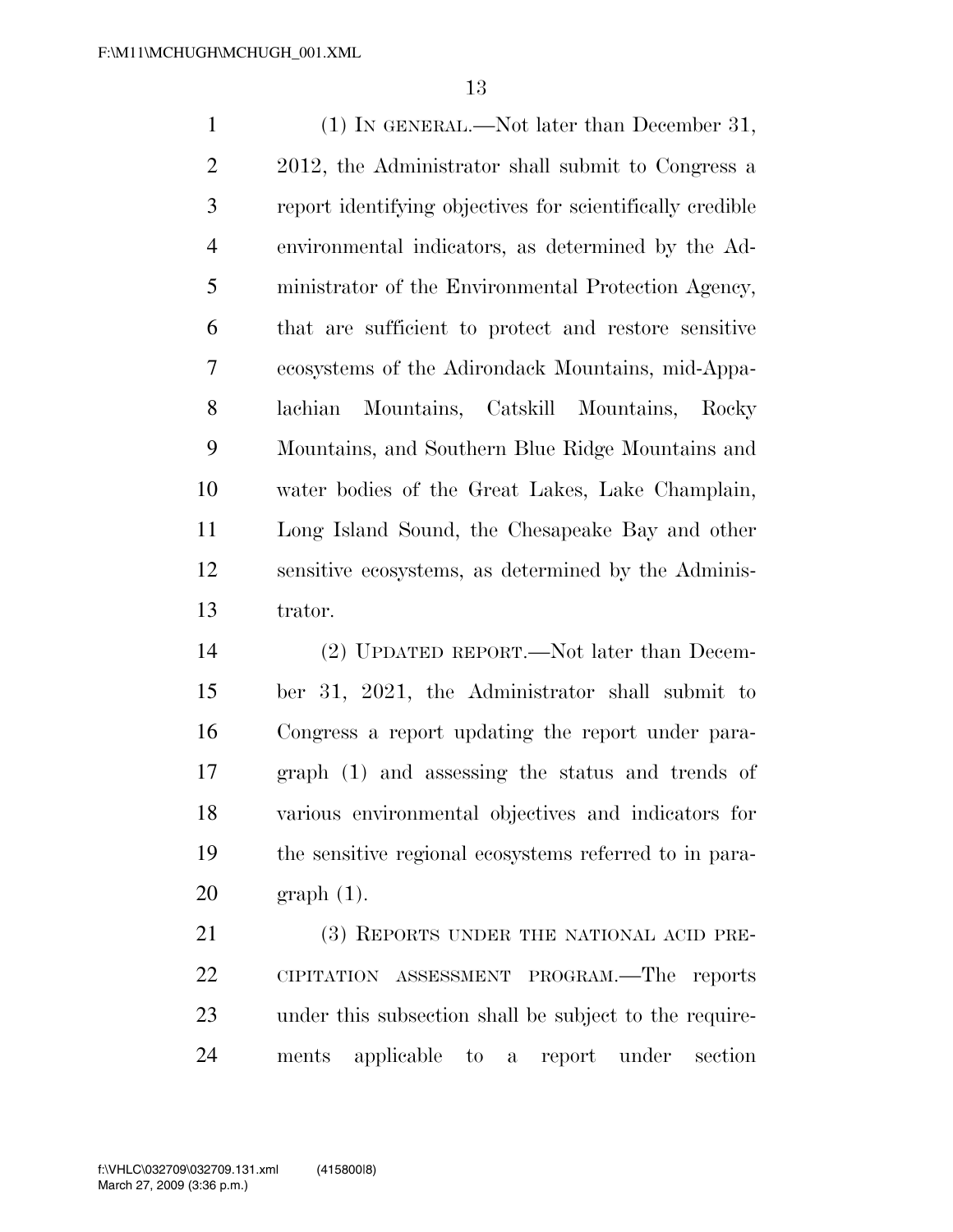$1 \qquad 103(i)(3)(E)$  of the Clean Air Act (42 U.S.C. 2  $7403(i)(3)(E)$ .

(b) REGULATIONS.—

 (1) DETERMINATION.—Not later than Decem- ber 31, 2019, the Administrator shall determine whether emission reductions under title VII of the Clean Air Act are sufficient to ensure achievement 8 of the objectives stated in subsection  $(a)(1)$ .

 (2) PROMULGATION.—If the Administrator de- termines under paragraph (1) that emission reduc- tions under title VII of the Clean Air Act are not sufficient to ensure achievement of the objectives identified in subsection (a)(1), the Administrator shall promulgate, not later than 2 years after mak- ing the finding, such regulations, including modifica- tion of sulfur dioxide and nitrogen oxide allowance allocations or any such measure, as the Adminis- trator determines are necessary to protect the sen-sitive ecosystems described in subsection (a)(1).

### **SEC. 7. AUTHORIZATION OF APPROPRIATIONS.**

 In addition to amounts made available under any other law, there are authorized to be appropriated for each of fiscal years 2010 through 2020—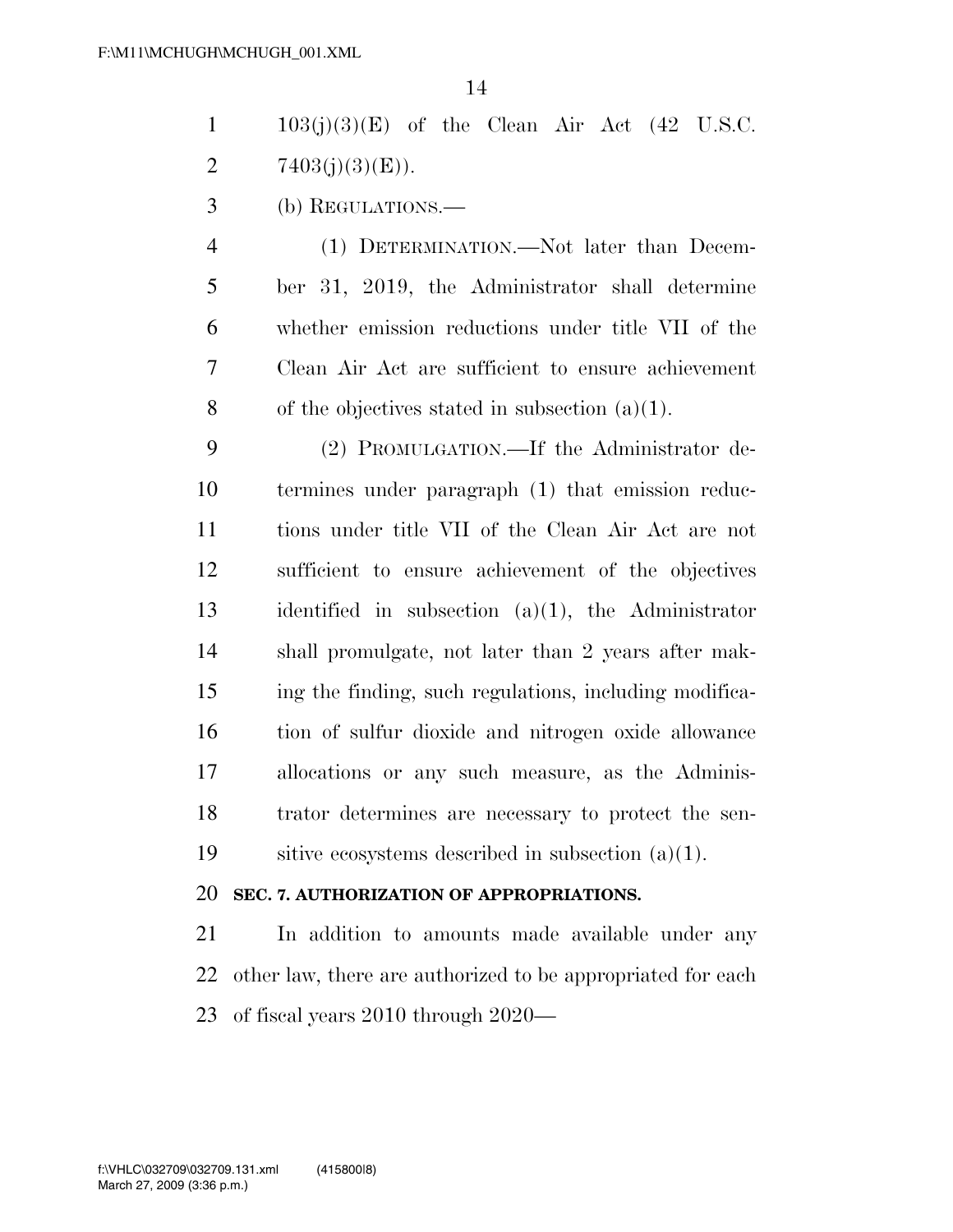| $\mathbf{1}$   | (1) for operational support of the National At-    |
|----------------|----------------------------------------------------|
| $\overline{2}$ | mospheric Deposition Program National Trends       |
| 3              | Network-                                           |
| $\overline{4}$ | $(A)$ \$2,000,000 to the United States Geo-        |
| 5              | logical Survey;                                    |
| 6              | $(B)$ \$600,000 to the Environmental Pro-          |
| 7              | tection Agency;                                    |
| 8              | $(C)$ \$600,000 to the National Park Serv-         |
| 9              | ice; and                                           |
| 10             | $(D)$ \$400,000 to the Forest Service;             |
| 11             | (2) for operational support of the National At-    |
| 12             | mospheric Deposition Program Mercury Deposition    |
| 13             | Network-                                           |
| 14             | $(A)$ \$400,000 to the Environmental Pro-          |
| 15             | tection Agency;                                    |
| 16             | $(B)$ \$400,000 to the United States Geo-          |
| 17             | logical Survey;                                    |
| 18             | (C) \$100,000 to the National Oceanic and          |
| 19             | Atmospheric Administration; and                    |
| 20             | (D) $$100,000$ to the National Park Serv-          |
| 21             | ice;                                               |
| 22             | (3) for the National Atmospheric Deposition        |
| 23             | Program Atmospheric Integrated Research Moni-      |
| 24             | toring Network \$1,500,000 to the National Oceanic |
| 25             | and Atmospheric Administration;                    |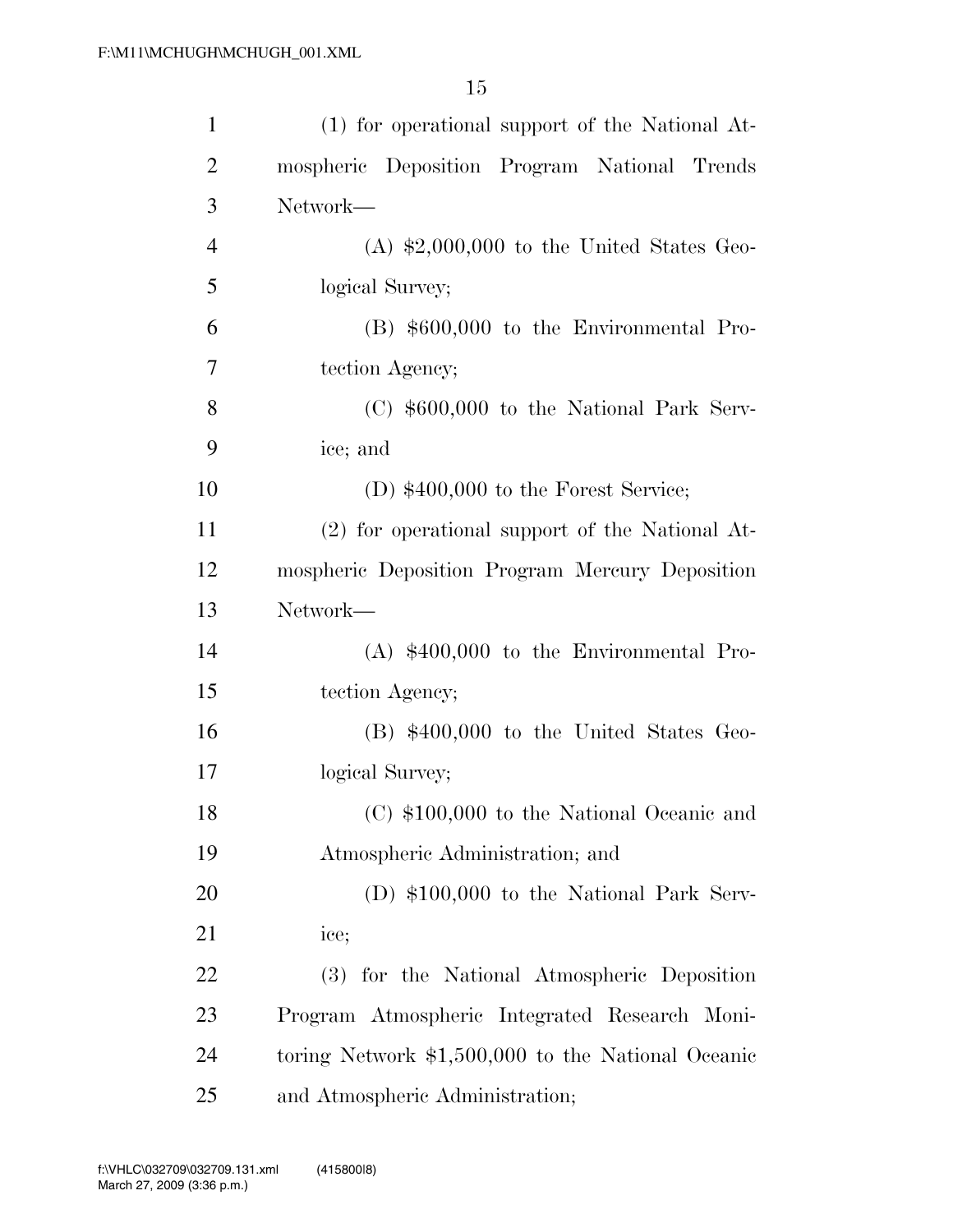(4) for the Clean Air Status and Trends Net- work \$5,000,000 to the Environmental Protection Agency; and

 (5) for the Temporally Integrated Monitoring of Ecosystems and Long-Term Monitoring Program \$2,500,000 to the Environmental Protection Agency. **SEC. 8. MODERNIZATION.** 

 (a) AUTHORIZATION OF APPROPRIATIONS.—In addi- tion to amounts made available under any other law, there are authorized to be appropriated—

 (1) for equipment and site modernization of the National Atmospheric Deposition Program National Trends Network \$6,000,000 to the Environmental Protection Agency;

 (2) for equipment and site modernization and network expansion of the National Atmospheric Deposition Program Mercury Deposition Network \$2,000,000 to the Environmental Protection Agency;

 (3) for equipment and site modernization and network expansion of the National Atmospheric Deposition Program Atmospheric Integrated Re- search Monitoring Network \$1,000,000 to the Na- tional Oceanic and Atmospheric Administration; and (4) for equipment and site modernization and network expansion of the Clean Air Status and